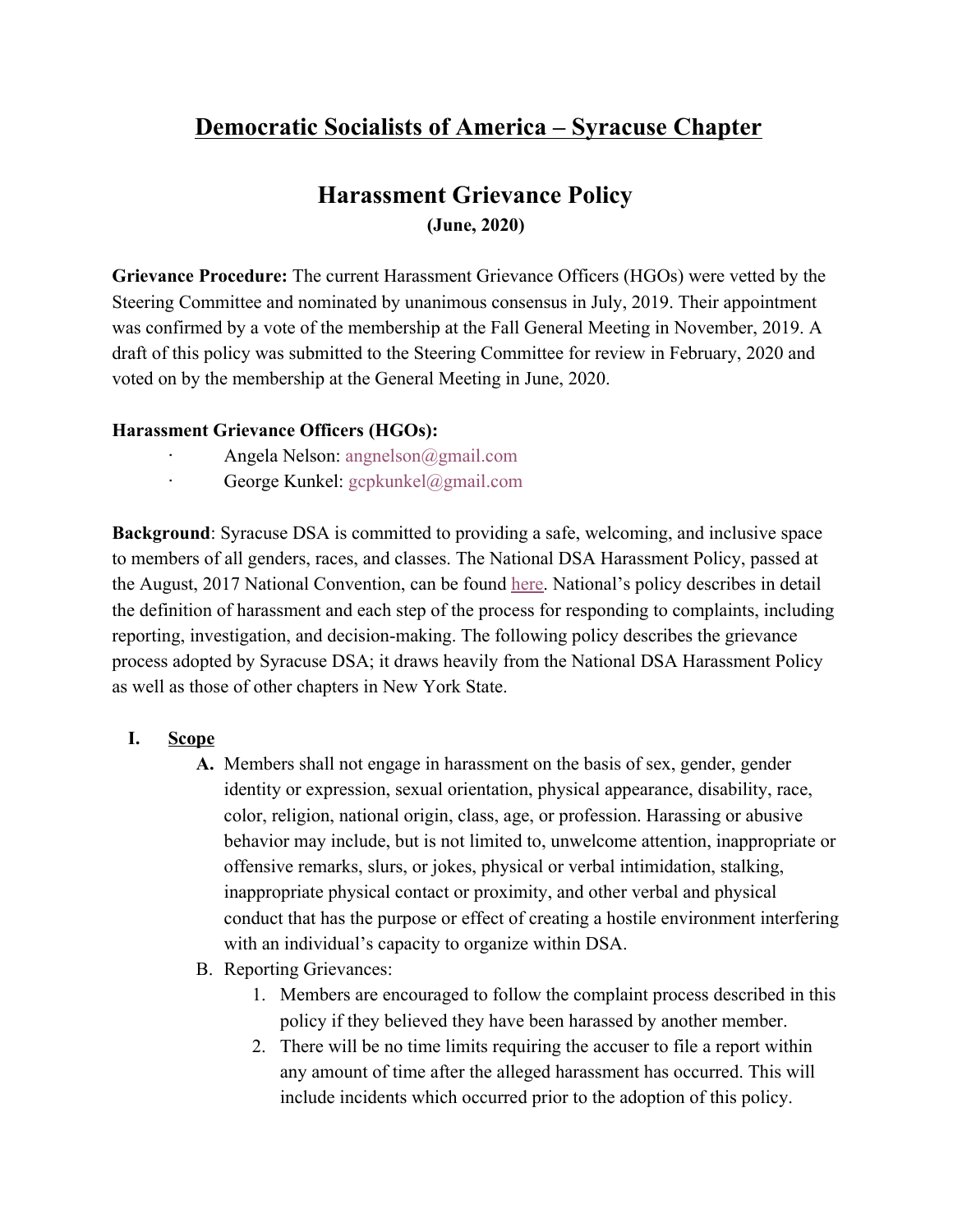- 3. While this document describes the policy of Syracuse DSA, any complainant who does not feel that their concerns can be adequately addressed at the chapter level may pursue a complaint with the National Grievance Officers without going through this procedure first.
	- a) Paula Branter, the National Harassment Grievance Officer, can be reached at nationalgrievanceofficer@dsausa.org. Additional information on filing directly with National is available [here.](https://www.dsausa.org/resources/harassment-and-grievance/harassment-and-grievance-faq/#contact)
- 4. This policy will be voted on by all members of Syracuse DSA and the document and reporting forms will be included in all chapter-wide emails. Contact information for the HGOs will be made public through general meeting agendas and online via the chapter's Facebook page.
- C. Interpersonal Conflicts:
	- 1. Issues may arise that do not rise to the level of harassment, but still warrant a timely and thorough response from the chapter. A complainant may therefore request peer mediation rather than filing a formal grievance.
	- 2. A complainant's decision to pursue mediation does not preclude the complainant from later pursuing filing a formal grievance.
	- 3. HGOs will be trained in peer mediation and solicit volunteers to serve as alternate peer mediators in cases where neither HGO can serve as the mediator.

# II. **Grievance Committee**

## **A.** Structure:

- 1. The Grievance Committee (GC) will be composed of two HGOs, with at least one identifying as a woman/femme.
- 2. The GC will solicit volunteers to act as alternate peer mediators in the case of conflicts (see below).
- B. Harassment Grievance Officers (HGOs):
	- 1. HGOs will be solicited by the SC. They should be vetted thoroughly by soliciting feedback from the membership, including anonymously, and should be asked to submit in writing a description of qualifications and any relevant experience. They will be confirmed by unanimous vote of the SC and majority vote of the membership.
	- 2. The SC should strive to ensure diversity of HGOs with respect to age, gender, race, sexual orientation, and ethnicity.
	- 3. HGOs should be periodically trained in best practices for responding to sexual assaults and harassment, as well as peer mediation, de-escalation, and conflict resolution techniques. The SC in conjunction with the GC will compile a list of relevant trainings through National DSA and community-based resources.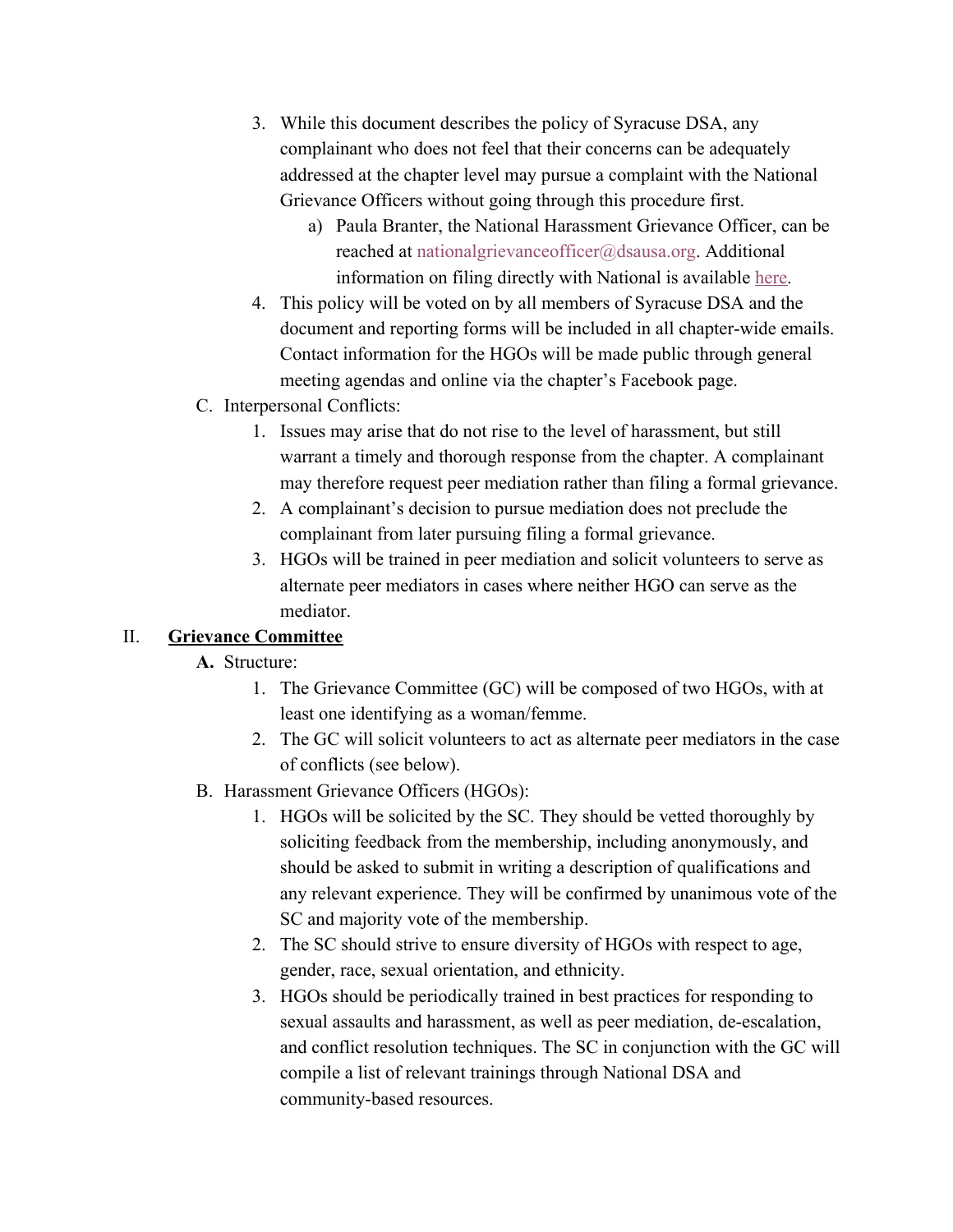- 4. The Steering Committee will review HGOs individually each year and may remove an HGO by majority vote. The HGOs should be informed of the cause for removal.
- 5. HGOs may also resign at any time.
- 6. Any HGOs that resigns or is removed must be replaced by the SC through the approval process described above.

## III. **Complaints**

- **A.** Procedure
	- 1. The GC will establish an email for submitting complaints, which is maintained only by the HGOs.
	- 2. The SC will make a complaint form available ([found here\)](https://docs.google.com/forms/d/e/1FAIpQLSfAk2qzQu-nt3-P0bLT6_vBLJ0Kz0wgaqMMtKfddR5aSD5Lgw/viewform?usp=sf_link), which will transmit to the GC email. The form will include instructions for how to submit complaints anonymously.
	- 3. The form will allow complainants to indicate whether they would prefer to file a formal grievance, pursue peer mediation, or speak with an HGO for more information. Complaints that do not result in formal grievances will not be reported on to the SC, but will be handled internally by the GC.
	- 4. HGOs and their contact information will be listed publicly, so that a complainant who objects to submitting the complaint to the entire GC may submit directly to a specific HGO.
	- 5. The identity of the complainant and the accused will not be disclosed to anyone not on the GC (and at the request of the complainant, to the HGOs actually investigating the case) pending the outcome of the investigation, except as necessary to conduct any investigation.
	- 6. Not every report will involve action targeted at specific individuals. Members can file complaints regarding hostile environments and other systemic issues.
	- 7. If multiple complaints are filed against the same person or persons, the GC may consolidate these complaints for the purposes of investigation. Such consolidation is wholly discretionary, and complainants may veto such consolidation.
	- 8. A complainant may choose to be represented in these proceedings by a representative of their choosing, which will mean all communication from HGOs will be conducted through that representative.
- B. Assignment of HGOs
	- 1. In response to formal grievances, one HGO will be assigned to the investigation while the other will act as Steering Committee (SC) liaison – serving as a point of communication between the SC and GC, especially pertaining to questions about interpretation of this policy.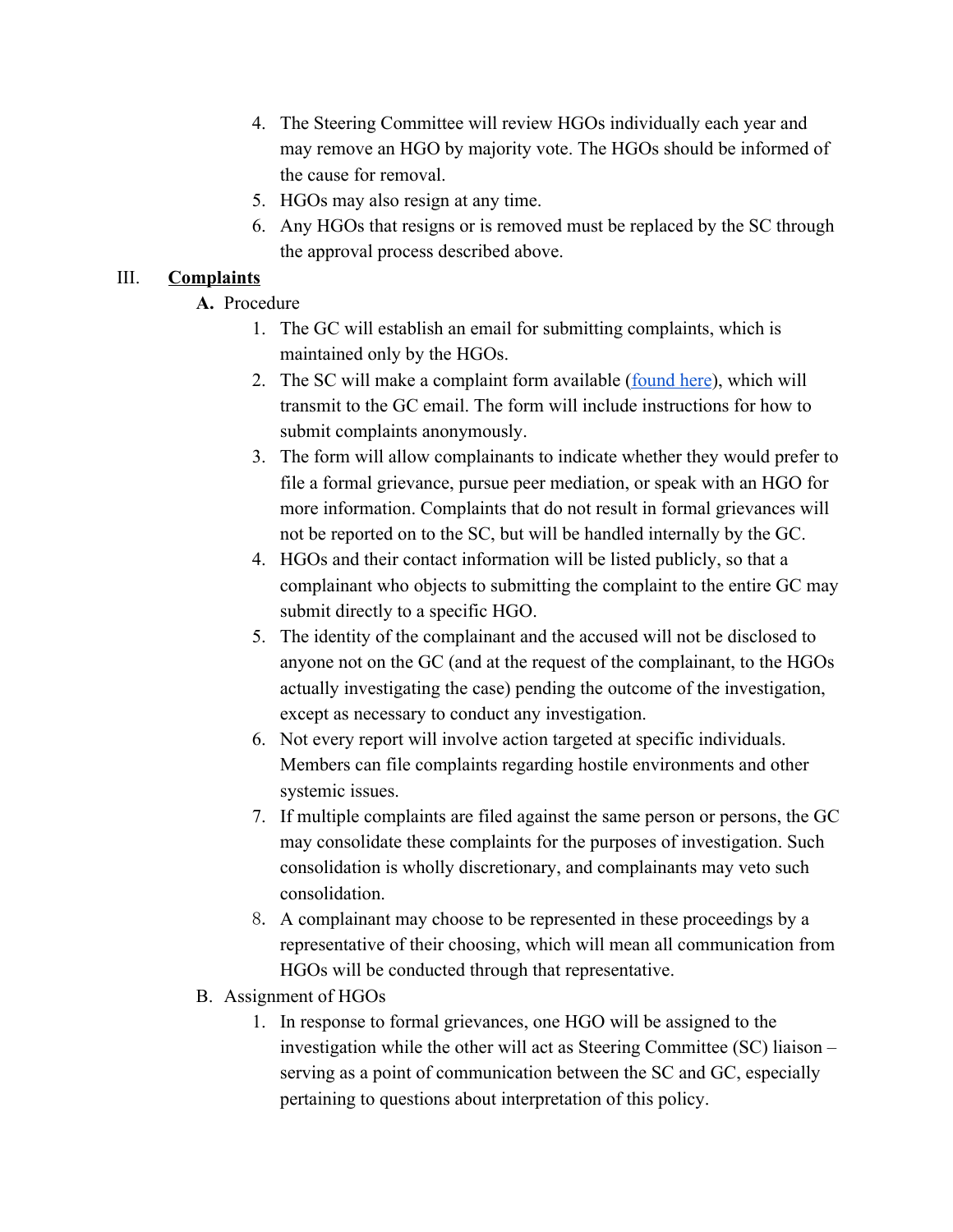- 2. If either HGO in conflicted out of a particular investigation, the other HGO will serve as both investigator and SC liaison. If both HGOs are conflicted out, complainants are encouraged to file through National DSA.
- 3. An HGO or member of the SC is required to recuse themselves from any investigation involving either a complainant or accused who is the HGO's or SC member's close friend or family member, or with whom the HGO or SC member has an extensive working relationship or past or present romantic or sexual relationship. An GO or SC member should also recuse themselves if other conflicts would present an appearance of impropriety. Such potential conflicts may be raised by any party or by any member of the GC at the outset of an investigation and may be determined by other members of the Grievance Committee or Steering Committee by majority vote.
- 4. If the complainant requests it, the GC must require that the investigation be carried out by people who do not identify as men.

### IV. **Responding to a Complaint**

- **A.** Peer Mediation
	- 1. If the complainant requests peer mediation, the assigned HGO will contact the complainant to discuss their preferences for the mediation process – e.g. meeting place, mediator, the presence of any supporters, etc. Once their preferences have been taken into account, the HGO will contact the accused to determine their willingness to comply with such a procedure. If the accused is opposed to this suggestion, or if the GO finds that mediation would be unfeasible under the circumstances, this will be communicated to the complainant, who may escalate the complaint to a formal grievance.
	- 2. Selecting peer mediation in the initial complaint does not prevent the complainant from escalating the complaint to a formal grievance at any point.
	- 3. If the complainant does not select either formal grievance or peer mediation on their initial complaint, the HGO will contact them to discuss the process of mediation as opposed to an official grievance, and the merits and drawbacks of each process. If the HGO feels the complaint is appropriate for peer mediation, they may recommend that course of action, but the choice is ultimately up to the complainant.
	- 4. Mediation will take place within one month of the complaint being filed at a mutually agreed upon time and place.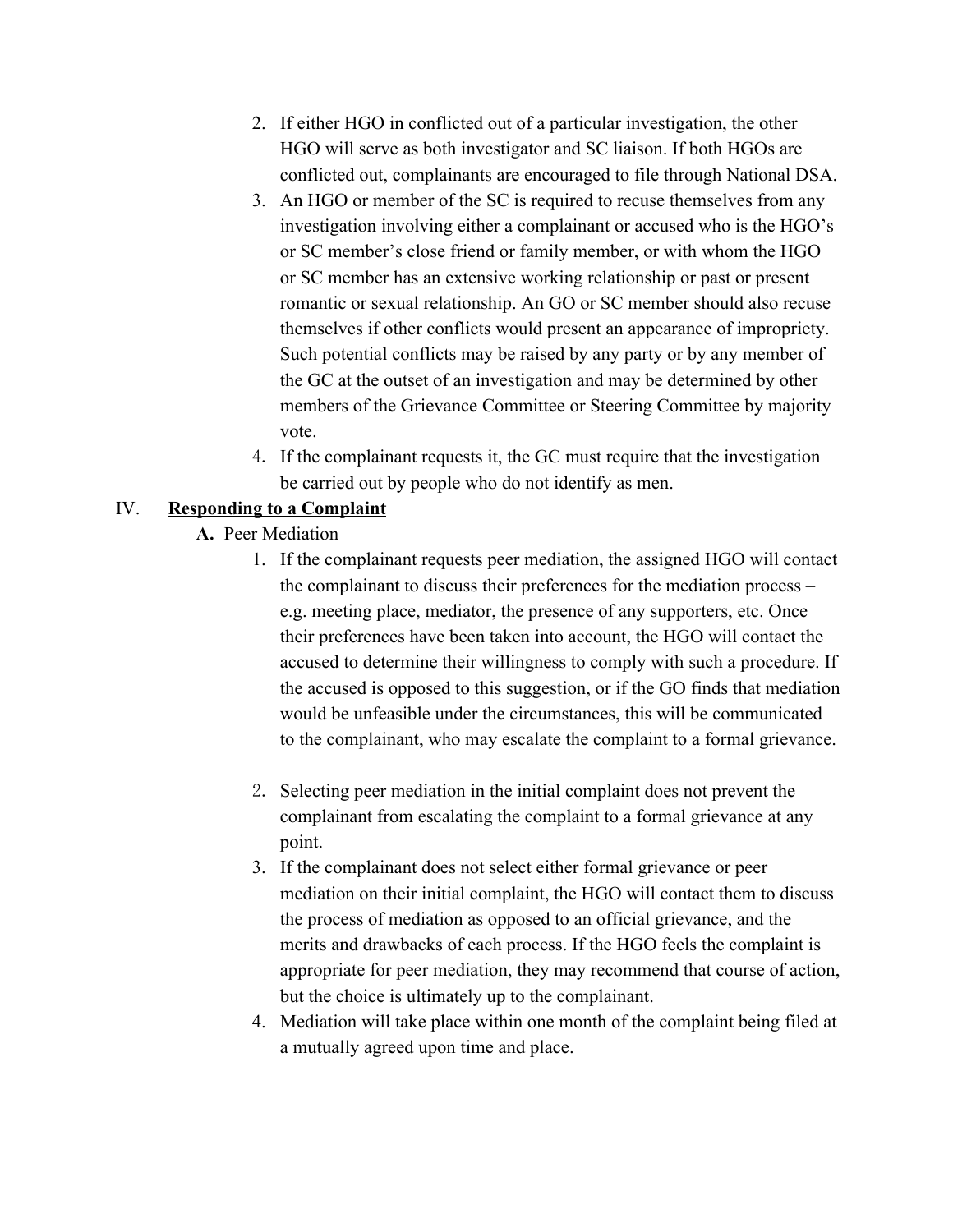- 5. Each party has the opportunity to bring a representative/supporter to the mediation. The identity of any representatives/supporters will be communicated to each party by the HGO beforehand.
- 6. If the GOs determine that mediation is not an appropriate process for resolution of the complaint, they may recommend to the complainant that the complaint be escalated to a formal grievance.
- B. Official Grievance
	- 1. Responding
		- a) The HGOs will respond to the complainant within five business days to set up an interview.
		- b) If the complainant requests that the process be expedited due to the seriousness of the complaint, they may indicate that on the complaint form.
			- (1) In cases involving serious allegations, including but not limited to sexual assault, HGOs may encourage the complainant to seek appropriate community-based (non-law enforcement) services such as those offered by Vera House.
		- c) The HGOs will take notes at the interview and every stage of the process, including informal conversations (in this case notes may be recorded after the fact, which must be included in the official record of the case). Notes will not be turned over to the SC unless specifically requested.
		- d) The HGOs will notify the accused of the complaint, including a description of the complaint, and request a written response.
		- e) If there are any facts in dispute, the HGOs will commence an official investigation. If there are no facts in dispute, the HGOs may prepare their recommendations in a report immediately.
		- f) The HGOs may prohibit the accused from contacting the complainant, and/or recommend that the parties not contact one another, for the duration of the investigative process. They may direct both parties to refrain from any harassing or retaliatory behavior. They may not prohibit the complainant or the accused from discussing the complaint with third parties.
			- (1) In cases involving serious allegations, including but not limited to sexual assault, by consensus decision the GC may issue a temporary suspension of the accused from all chapter activities.
	- 2. Investigation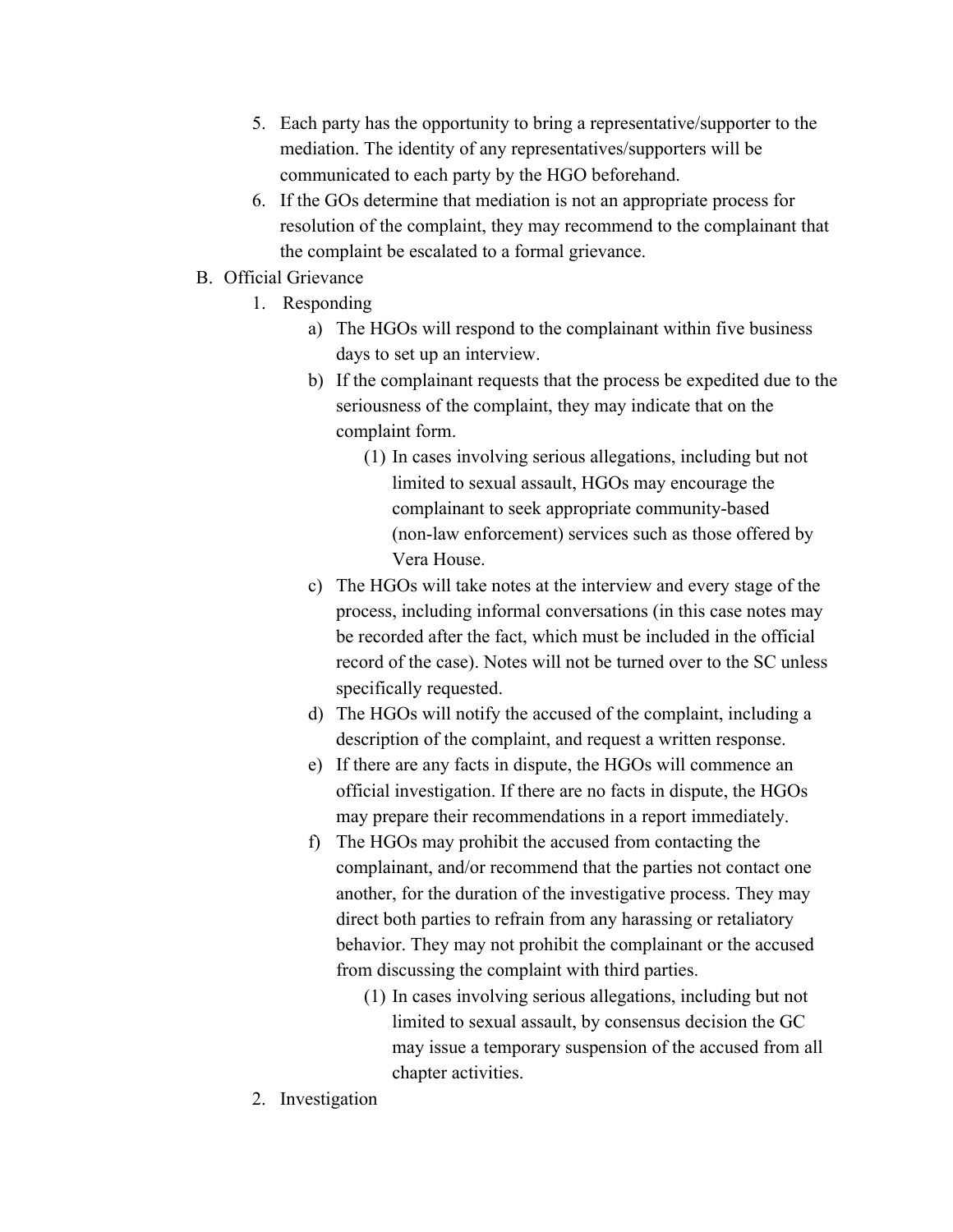- a) The HGOs will interview any relevant witnesses to the behavior detailed in the complaint, and any other relevant members, at the HGO's discretion.
- b) The HGOs are empowered to conduct any other investigative measures as determined to be necessary.
- c) The HGOs will strive to maintain confidentiality of the parties and the procedure, except as necessary to conduct their investigation, and will not discuss complaints outside of grievance proceedings other than to receive expert advice where appropriate from third parties not affiliated with DSA. Although they cannot ban parties from discussing the complaint, they can prohibit harassing, abusive, or retaliatory conduct.
- d) No person in Syracuse DSA shall in any way retaliate against a complainant, witness, advocate, or HGO in connection with any grievance. Retaliatory behaviors include threats, intimidation, reprisals, and/or adverse actions. If any party to the complaint believes there has been retaliation, they may inform the HGOs, who will determine whether to factor the retaliation into the original complaint, or treat it as an individual incident.
- e) No HGO shall inquire about the complainant's history of sexual activity, sexual reputation, sexual behavior, or manner of dress, whether with the accused or with others.
- f) Throughout the investigation, HGOs should take into consideration how traditional power structures of our society benefit the parties and give deference to traditionally marginalized individuals.
- 3. Standard of Evidence
	- a) The applicable standard for evaluating the complaint will be a preponderance of the evidence, or the 'more likely than not' standard.
	- b) A complainant's statement(s) during an investigation, even if uncorroborated by external evidence and/or contradicted by the accused's statement(s), shall be sufficient to meet the preponderance of the evidence standard. In assessing the credibility of parties to a grievance investigation, HGOs should give deference to traditionally marginalized individuals and err in favor of believing those individuals.
- 4. Reporting to the SC
	- a) The HGOs should prepare a report outlining the findings of any investigation and any recommendations for disciplinary action.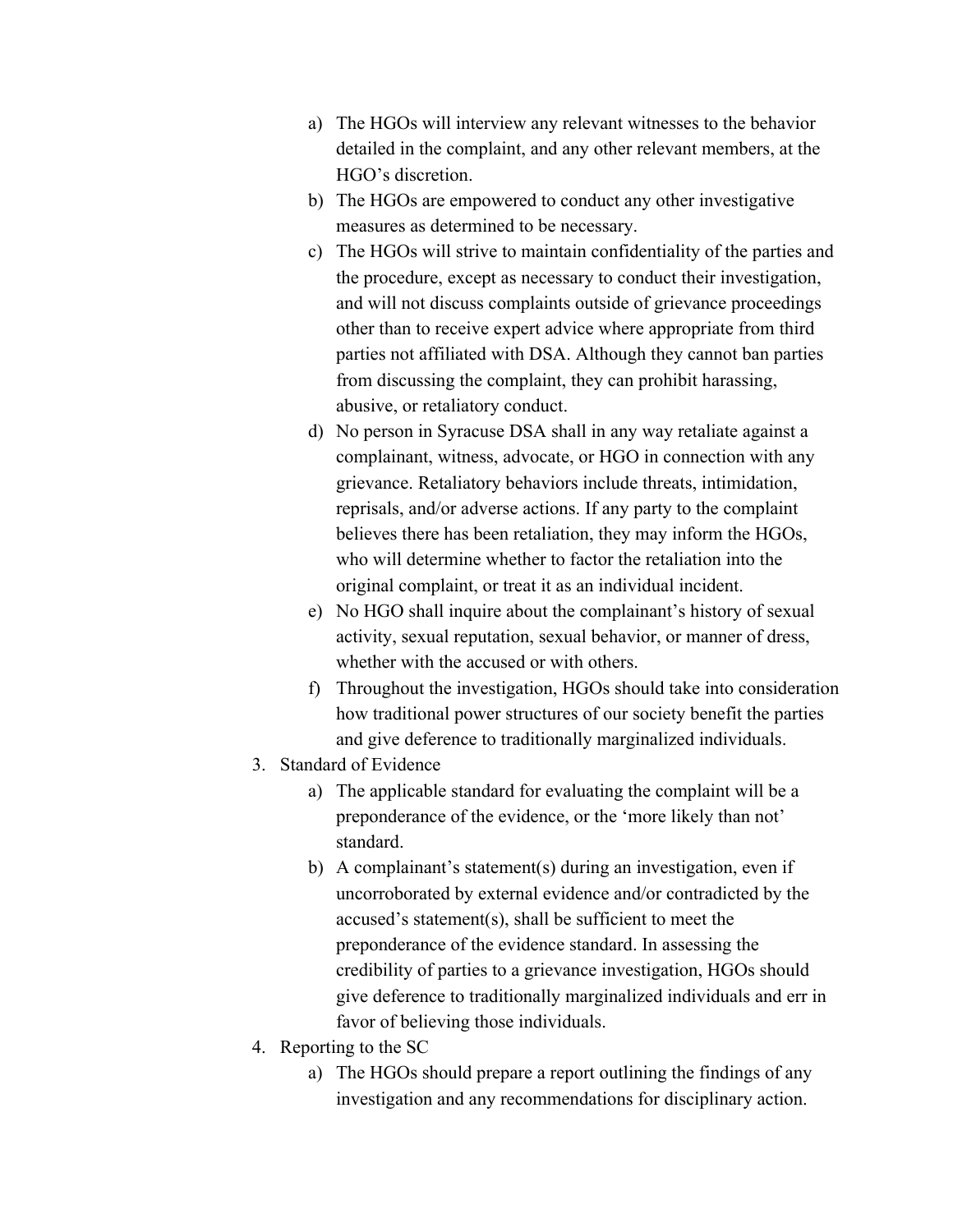This report need not include every piece of documentation from the investigation, although such evidence, including any HGO notes, must be available upon request of the SC or the parties. Recommendations for disciplinary action will be made by consensus of the two serving HGOs.

- b) Notes shall be kept on any complaints leading to peer mediation, but will not be reported to the SC. They will be kept on file with the GC and may be included if a complaint escalates to a formal grievance.
- c) Reports should be filed within one month of the formal grievance being filed. If it is not, a status report shall be filed indicating the investigation is delayed, described the reason for the delay, and providing a time estimate for its completion. In no case shall the report be filed later than 60 days after the formal grievance is filed.
- d) Prior to submission to the SC, the report should be made available to both parties, who may submit their own written statements to the SC along with the report. They HGOs may write a response that may include additional evidence.
- 5. Disciplinary Measures
	- a) Possible disciplinary measures may include, but are not limited to:
		- (1) A formal discussion between the accused and the SC to develop a plan to change the harassing behavior(s);
		- (2) A prohibition on offending behaviors;
		- (3) Acknowledgment of the offending behavior and a public apology (if desired by the complainant);
		- (4) A requirement that the accused not contact or approach the complainant;
		- (5) Suspension from committee meetings and other chapter or organizational events;
		- (6) Public censure;
		- (7) Removal from leadership positions, or chapter committees;
		- (8) Removal from the chapter; and
		- (9) A recommendation to the NPC that the accused be removed form DSA
	- b) The appropriate form of relief will be determined by, among other things:
		- (1) The request of the complainant;
		- (2) The severity of the offense;
		- (3) The response of the accused;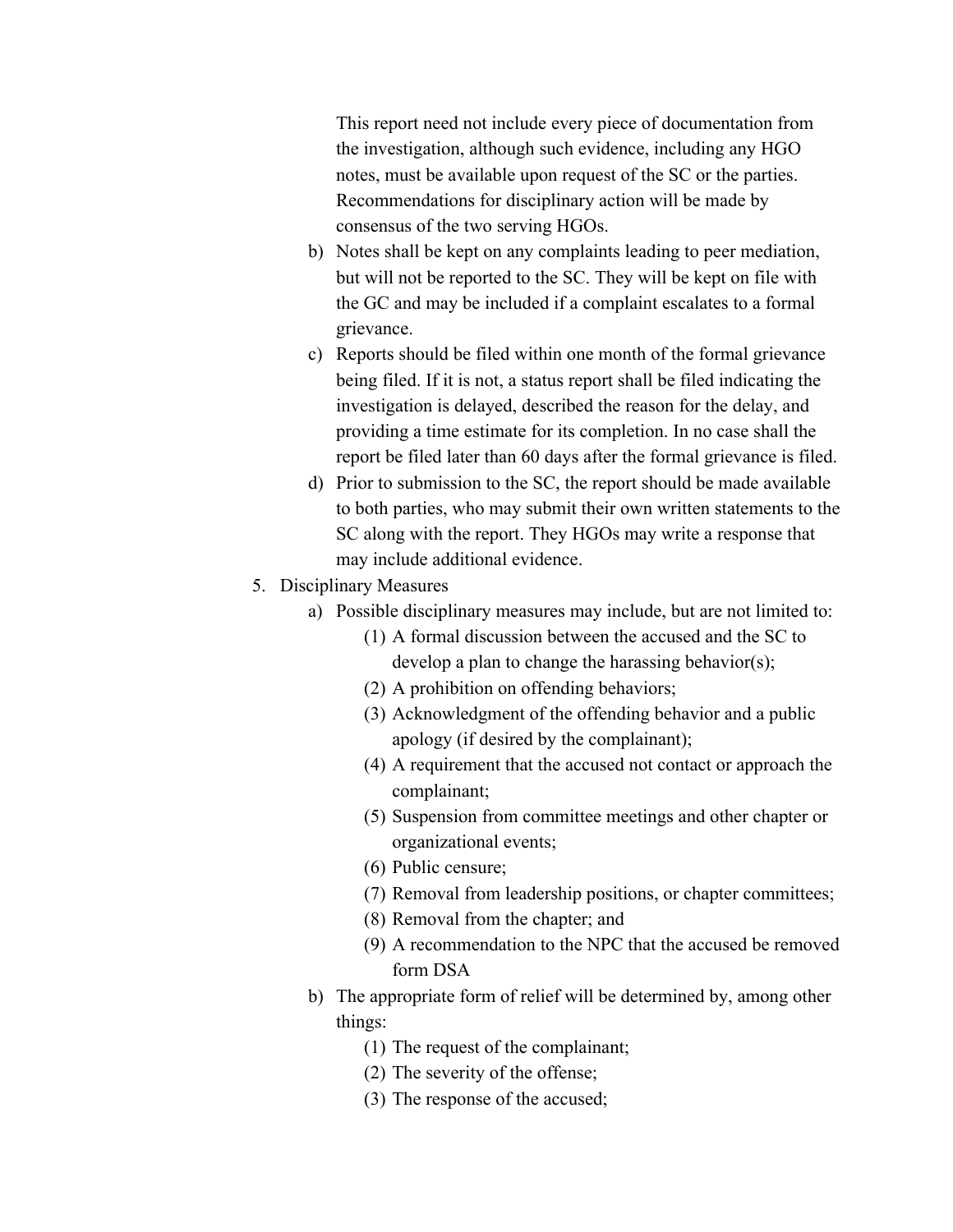- (4) The accused relevant behavioral history, including any past grievances; and
- (5) A determination of the best way, if any, to healthily re-integrate the accused into the chapter, with consideration given to restorative justice processes.
- 6. Decision
	- a) Once the SC has received a report, it must consider the report at a meeting within five business days of receipt, including if necessary convening a special meeting to consider the report within five business days of receipt. If necessary, a special meeting may be convened with a quorum rather than full membership of the SC.
	- b) The SC will, by majority vote, adopt, modify, or reject the recommendation of the GC. Expulsion of a member will require a two thirds majority. The SC will not significantly modify the GC's recommendation without giving the parties a formal opportunity to respond.
	- c) If the SC does not take such action within two weeks of receipt of the GC's report, the GC's recommendation shall become a final decision.
- 7. Appeals
	- a) The accused or the complainant may request a special hearing to present further evidence or argument to the HGOs or SC. This request must be in writing and must lay out the basis for the appeal.
	- b) A majority vote of the SC is required to overturn a prior decision in an appeal.
	- c) If either party is dissatisfied with the outcome of the Syracuse DSA process they may appeal to the National HGO.

### V. **Annual Reporting**

- **A.** The GC must compile a yearly report that details:
	- 1. How many complaints were made;
	- 2. How many complaints were mediated;
	- 3. How many complaints were officially investigated as formal grievances;
	- 4. How many complaints were taken to the disciplinary process;
	- 5. How many disciplinary actions were taken;
	- 6. How many decisions were appealed;
	- 7. Any recommended changes for making the grievance process more effective;
	- 8. Any additional training completed by members of the GC;